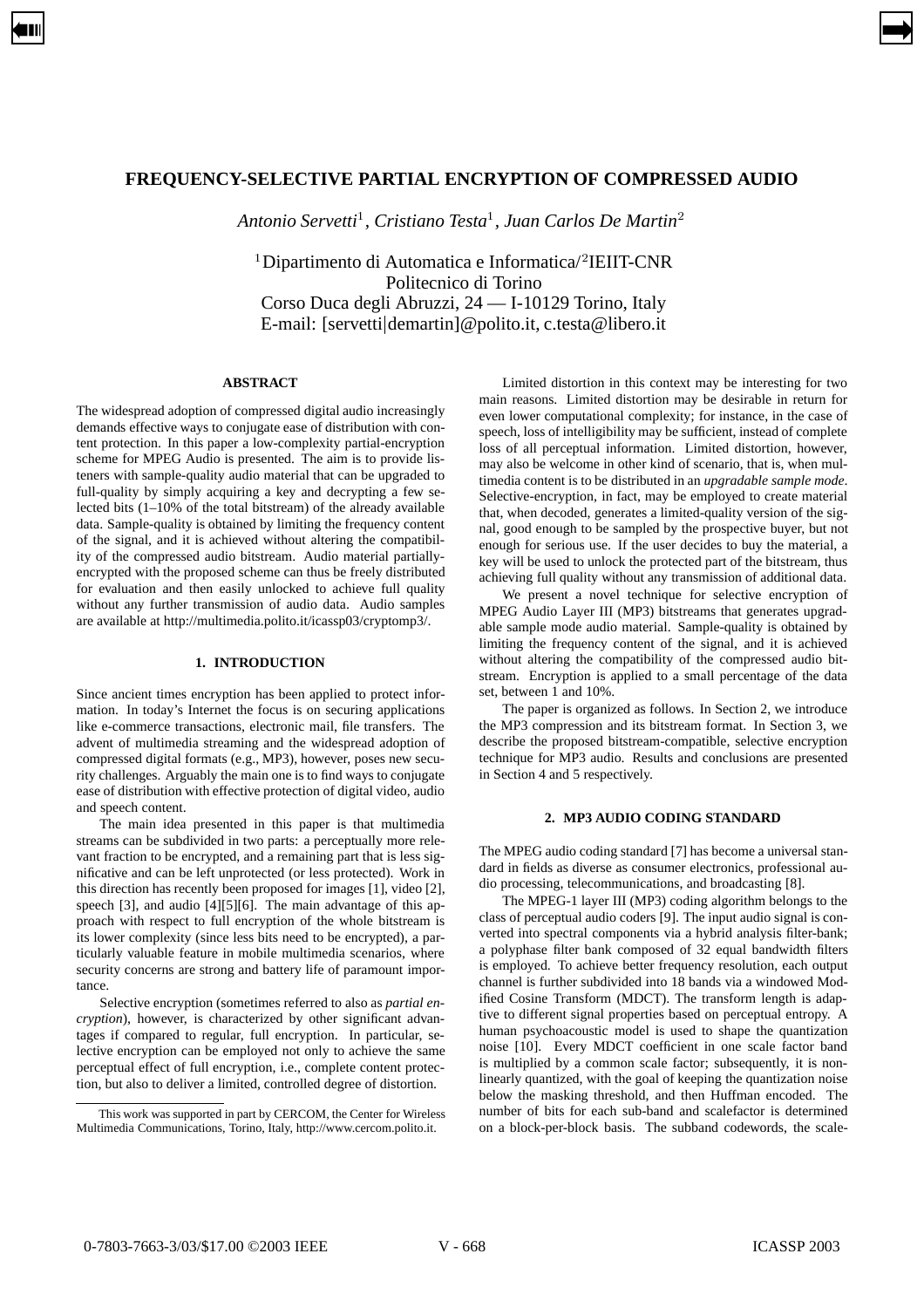| <b>HEADER</b>              | CRC.                       | <b>SIDEINFO</b>                                         | <b>SCALE</b><br><b>FACTORS</b> | <b>HUFFMAN</b><br><b>CODEBITS</b> | <b>ANCILLARY</b><br>DATA |  |
|----------------------------|----------------------------|---------------------------------------------------------|--------------------------------|-----------------------------------|--------------------------|--|
| <b>BITRATE</b><br>SAMPLING |                            | TABLE SELECT<br>REGION2<br>COUNT1<br>COUNT1TABLE SELECT |                                |                                   |                          |  |
| LAYER                      |                            | <b>GLOBAL GAIN</b><br>REGION1                           |                                |                                   |                          |  |
| <b>SYNCWORD</b>            | ১৮৮১৷<br><b>BIG VALUES</b> |                                                         |                                | REGION0                           |                          |  |

**Fig. 1**. MPEG-1 Layer III (MP3) frame format.

factor, and the bit-allocation information are multiplexed into one bitstream, together with a header and optional ancillary data.

In the decoder the synthesis filterbank reconstructs blocks of 32 audio output samples from the demultiplexed bitstream.

# **2.1. MP3 Bitstream Format**

<span id="page-1-0"></span>[➡](#page-0-0)

MP3 frames, shown in Fig. 1, are independent, that is, each frame contains all the information necessary for its decoding.

Each frame has a header that specifies important decoding parameters, i.e., bit rate, sampling frequency, number of channels. It also contains 12 synchronization bits, 20-bit system information, and an optional 16-bit cyclic redundancy check code.

After the header, the *audio data* field provides the decoding control parameters and contains side information about bit allocation and scalefactors. The *main data* field, located at the end of the *audio data*, contains scalefactors and the Huffman codewords of the MDCT coefficients.

As main information a frame carries a total of 32x36 subband samples corresponding to 1152 PCM audio input samples, subdivided in two granules (or sub-frames), corresponding to about 26 ms at a sampling rate of 44.1 kHz. Subband samples are ordered from low frequencies to high frequencies; variable-length coding is used.

The Huffman coding scheme assumes that large values occur at low spectral frequencies, while low values and zeros occur mainly at the high spectral frequencies, a consequence of the psychoacoustic model applied to the quantization process. Therefore, the 576 spectral lines of each granule are partitioned into five sections [11], as illustrated in Fig. 2.

Starting from the highest frequencies, all the contiguous pairs of zero values are considered to form the *rzero* section. Next, all the contiguous quadruples consisting of values 0, 1 or -1 are assigned to the *count1* section. Finally, the remaining pairs whose absolute values range between 0 and 8,191 (*big value* pairs) form the last three sections.

To each of the three *big value* regions is associated a separate Huffman code table. There is a choice of two Huffman tables for the quadruples and a choice of 32 (only 30 are used) Huffman tables for the *big value* pairs. By individually adapting code tables to sub-regions, coding efficiency is enhanced, while decreasing sensitivity against transmission errors.

The spectral lines are transmitted starting from the lowest frequencies, *big value* pairs first. The number of *big value* pairs is sent in the side information section. The number of quadruples is inferred by the encoder when the Huffman data runs out. All the remaining spectral lines are assumed to belong to the *rzero* section. No Huffman encoding is performed on the pairs in the *rzero* section.

|                                         |                          |  | $\leftarrow$ big_value regions $\rightarrow$ $\leftarrow$ count1 region $\rightarrow$ $\leftarrow$ rzero region $\rightarrow$ |                 |  |  |  |
|-----------------------------------------|--------------------------|--|-------------------------------------------------------------------------------------------------------------------------------|-----------------|--|--|--|
|                                         | value range (-8191 8191) |  | value range $(-1, 1)$                                                                                                         | value range (0) |  |  |  |
| $ $ region0 $ $ region1 $ $ region2 $ $ |                          |  | count1                                                                                                                        | rzero           |  |  |  |
| 576 MDCT coefficients                   |                          |  |                                                                                                                               |                 |  |  |  |

[➡](#page-2-0)

**Fig. 2**. MP3 bitstream: the partitioning of the MDCT coefficients into five regions.

For a more detailed description on the ISO MPEG-1 Layer III coding standard refer, e.g., to [12][13].

## **3. SELECTIVE ENCRYPTION OF MP3 AUDIO**

As we described in the previous Secion, MDCT coefficients are partitioned into several frequency regions during Huffman encoding. This spectral subdivision may be exploited to lower the perceptual quality of the compressed signal by low-pass filtering. Limiting the frequency content of audio material is an effective way to generate sample-mode quality, an attractive alternative to the simpler approach of introducing annoying artifacts, such as clicks and pops. The cut-off frequency, moreover, may be modified by increasing or decreasing the number of coefficients that the decoder may decompress, delivering the desired degrees of perceptual quality.

#### **3.1. Low-Pass Filtering in the Compressed Domain**

Most of the spectral energy of an audio signal is concentrated in the range from 20 Hz to 14 kHz and usually MP3 encoders map this segment into the *big value* region. This region is further subdivided in three sub-regions each one coded with a different Huffman table, the one that best fits the sub-region statistics. Most common region boundaries, for a 44.1 kHz sampled signal, are 0-2 kHz for *region0*, 2-5 kHz for *region1*, 5-14 kHz for *region2*. The Huffman table index used for each region is stored in the *table select* value of the *audio data* part of the bitstream.

Direct selective encryption of MP3 data in the compressed domain yields very high, uncontrollable distortion at the decoder. Moreover, the modified bitstream can not be properly decoded because Huffman decoding of encrypted MDCT coefficients produces synchronization errors.

It is, however, possible to instruct an MP3 standard decoder not to decode the spectral values of a given frequency region using a so-called private Huffman table index. According to the MPEG-1 standard [7], in fact, among the 32 Huffman table indexes there are two *not-used* values, '4' and '14', that do not correspond to any codeword table. There is no mandatory behavior for the decoder in the case of a *not-used* index, but it usually leads to filling the corresponding portion of the power spectrum with zero value coefficients, i.e., stop-band filtering in the compressed domain.

As first step of the proposed selective-encryption technique, a bitstream modification that permits to obtain a low pass filtered version of the original MP3 signal is introduced. The Huffman table indexes of regions after *region0* are set to the unused value '4,' so that the decoder will skip the decoding of the part of the spectrum that follows region0. Simply changing the table index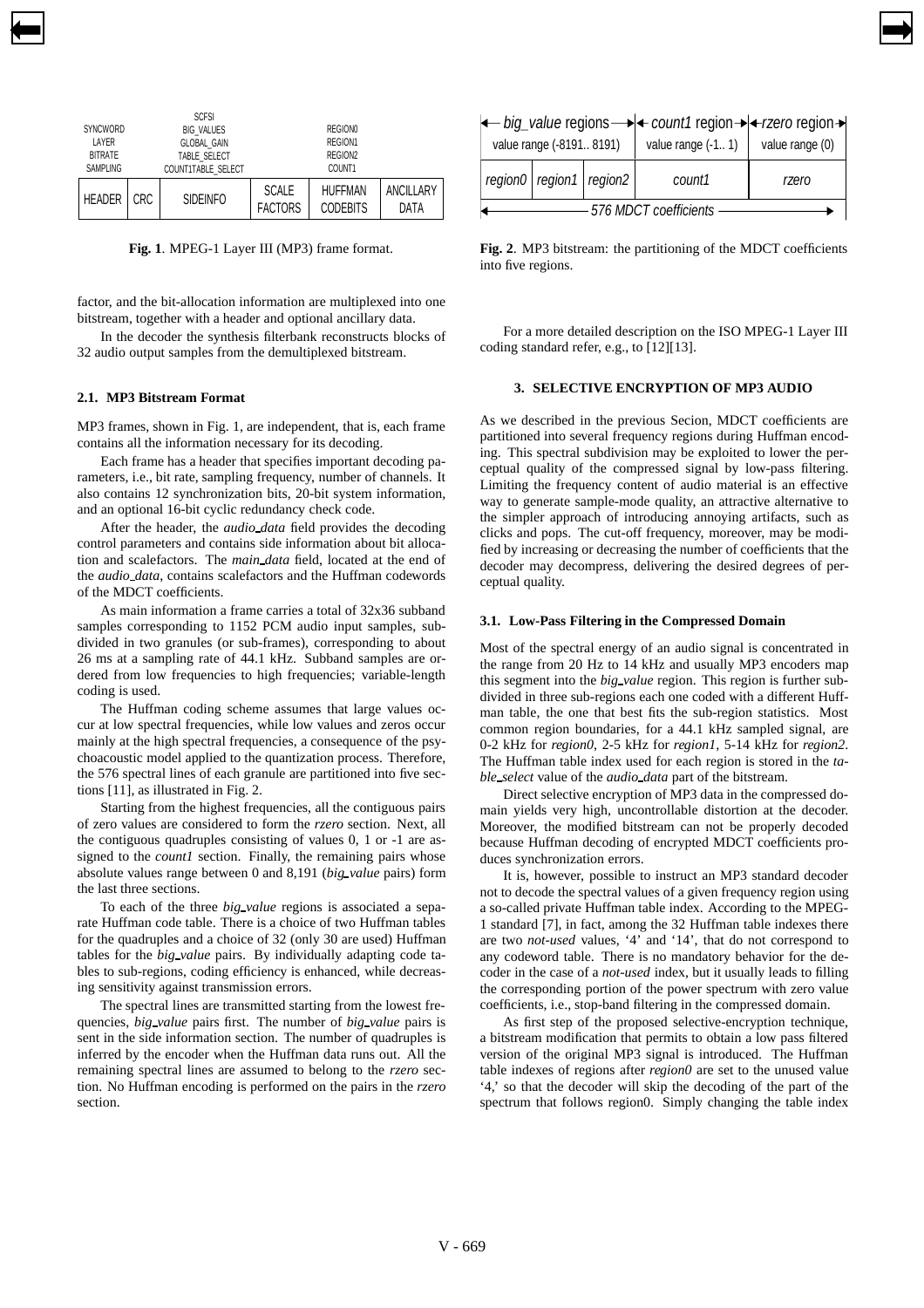

<span id="page-2-0"></span>[➡](#page-1-0)

**Fig. 3**. Frequency content of a sample MP3 audio signal, original versus low-pass filtered: filtering applied (a) after region0, (b) after region1.

of a region, however, is not enough. When the decoder finds a *not used* index, in fact, it skips the corresponding frequency region and starts decoding the next one using the available data bits. In this case they are not the correct ones because they refer to the skipped region (the right ones are some bytes further on): this causes the incorrect processing of the bitstream and a corrupted frequency content from there on.

The solution to this problem can be found in the MPEG-1 standard. Two steps must be performed to avoid the decoding of spectral values after region0:

- setting the *table select* index of all regions coming after region0 to *not used*;
- setting the *big value* number of line pairs to its maximum , 288, so that the remaining bits are discarded.

The resulting bitstream can be decoded without errors by any MP3 standard decoder and the corresponding audio output will result filtered at approximately 1.5 kHz, if region1 and region2 are modified, or at about 5.5 kHz, if protection is applied only to region2. A frequency analysis is presented in Fig. 3(a) and 3(b) where the filled line is the original spectrum and the dashed one corresponds to the filtered MP3 signal.

To be able to recover the original MP3 bitstream an additional file header is appended at the beginning of the audio track. The header is encrypted to protect its content: the description of the applied protection level, the original *table select* values and the original *big value* data. Although, strictly speaking, this does not comply with the MP3 standard, any audio player implemented according to the standard will ignore this information while successfully playing the audio stream.



[➡](#page-3-0)

**Fig. 4**. Statistical analysis of *table select* values computed on a database of 63 10-second MP3 stereo samples.

The overhead introduced prepending these values can be quantified in 76 bit or 56 bit for each frame, i.e., for a 128 kbit/s 44.1 kHz stereo MP3, a share of only 2.3% or 1.7% of the overall bitstream.

# **3.2. Protection of Stop-Band MP3 Coefficients**

The proposed MP3 data filtering process in the compressed domain produces a compressed bitstream that, for decoders that do not know the decryption key, corresponds to a low-pass version of the original signal. Deciphering, instead, the original *table select* and *big value* values, produces the original, full-quality audio stream. This approach, however, is prone to cryptanalysis. Statistical analysis of the encrypted values, in fact, show that MP3 encoders tend to use some *table select* values more frequently than others. As shown in Fig. 3.2, over a sample database of popular music, about 50% of the Huffman regions is encoded with table numbers '15' and '24'. An attacker could thus replace the modified *table select* fields with, e.g., '15' to obtain an audio signal of acceptable, perhaps even good, quality. The *big-value* parameter is also prone to cryptoanalysis.

The second step of the proposed technique is, therefore, to encrypt part of the data that the attacker would try to decode if the low-pass filtering scheme were to be successfully attacked. Encryption may be applied to a small subset of the compressed bitstream. As explained in [14], in fact, changing a single bit of an Huffman codeword not only modifies its decoded value, but also causes a synchronization error that results in additional errors in the following codewords.

Several encryption patterns were tested and two schemes have been chosen that optimally balance the number of encrypted bits and the introduced distortion. To enable only the decoding of region0 (filter at 1.5 kHz) it is enough to cipher one bit out of twenty in region1: the frequency content of this region is very important and a small modification introduces enough perceptual distortion. The share of protected bits is, therefore, small, only 1.1% of the total bitstream for a 128 kbit/s stereo stream at 44.1 kHz. When the filter is applied at 5.5 kHz (decoding of region0 and region1) the need of encrypted bits is greater: 70-100 bits of region2 have to be ciphered, that is, a share of about 6.3-8.3% of a 128 kbit/s stereo stream at 44.1 kHz.

The combination of low-pass filtering in the compressed domain by modification of the MP3 bitstream (and corresponding